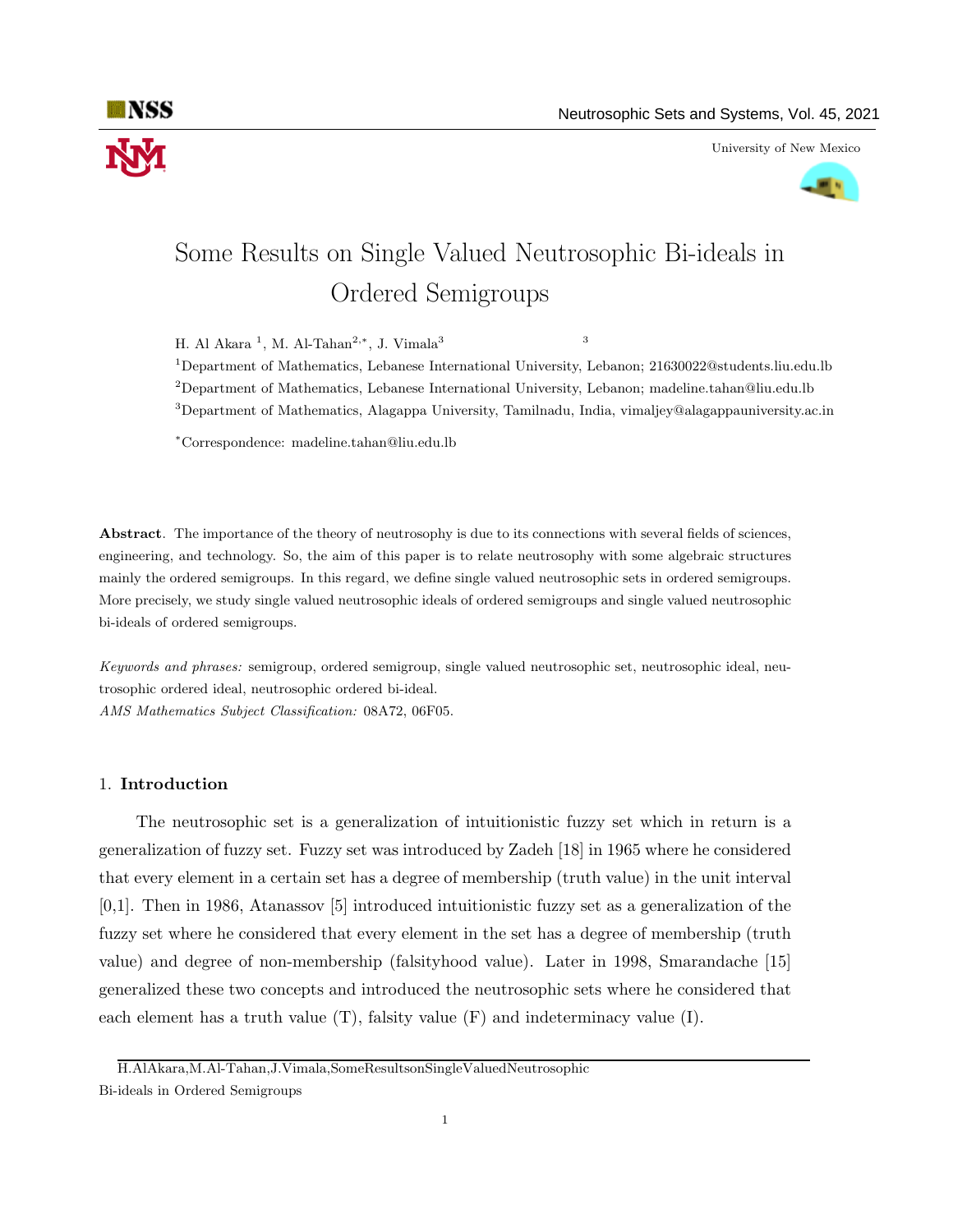Neutrosophy is considered as a connection of mathematics with philosophy where it studies the idea in a philosophical way. It is applicable in psychology, sociology, decision making, engineering, information technology, probability and statistics, etc. It proposes any idea and studies its origin, nature, scope and interactions with ideational spectra and reveals that the world is full of indeterminacy. It considers the idea studied as  $\langle A \rangle$ , its opposite as  $\langle A \rangle$  $Anti-A >$ , its negation as  $\langle Non-A >$  and its spectrum of neutralities as  $\langle Neut-A >$ . For details about neutrosophy, we refer to [15–17]. The new topic of neutrosophy had grabbed the attention of many algebraists and as a result, neutrosophic algebraic structures was introduced. For details about neutrosophic algebraic structures, we refer to  $[2,3,12-14]$ . Recently, a relation between neutrosophy and ordered algebraic structures was defined [1, 4].

In 2020, Al-Tahan el al. [1] defined single valued neutrosophic sets in ordered groupoids and investigated the various properties of single valued neutrosophic ideals in it. In this paper, we study the relation between neutrosophy and ordered semigroups and it is organized as follows: After a brief introduction about neutrosophy, Section 2 presents some preliminaries about some algebraic structures such as semigroups and ordered semigroups and give some concepts about neutrosophy. Section 3 presents some definitions, properties and examples about single valued neutrosophic ideals in ordered semigroups. Finally, Section 5 presents single valued neutrosophic bi-ideals in ordered semigroups and provides some related important theorems and examples.

## 2. Preliminaries

In this section, we present some definitions, concepts and examples related to (ordered) semigroups, neutrosophy, and single valued neutrosophic sets that are used throughout the paper.

#### 2.1. Semigroups and ordered semigroups

**Definition 2.1.** [7] Let S be a non-empty set of elements and  $\star$  be a binary operation defined on  $S$ . Then  $S$  is said to be semigroup if it is binary closed and the associative property holds. In other words, for every x, y and z in the set S,  $(x \star y) \star z = x \star (y \star z)$ .

**Example 2.2.** Let  $\mathbb{Z}$  be the set of integers, then  $(\mathbb{Z}, \cdot)$ , where "·" is the usual multiplication, is a semigroup.

**Remark 2.3.** (1) A semigroup is an associative groupoid.

- (2) Every semigroup is a groupoid but not every groupoid is a semigroup.
- (3) A semigroup with identity is called a monoid.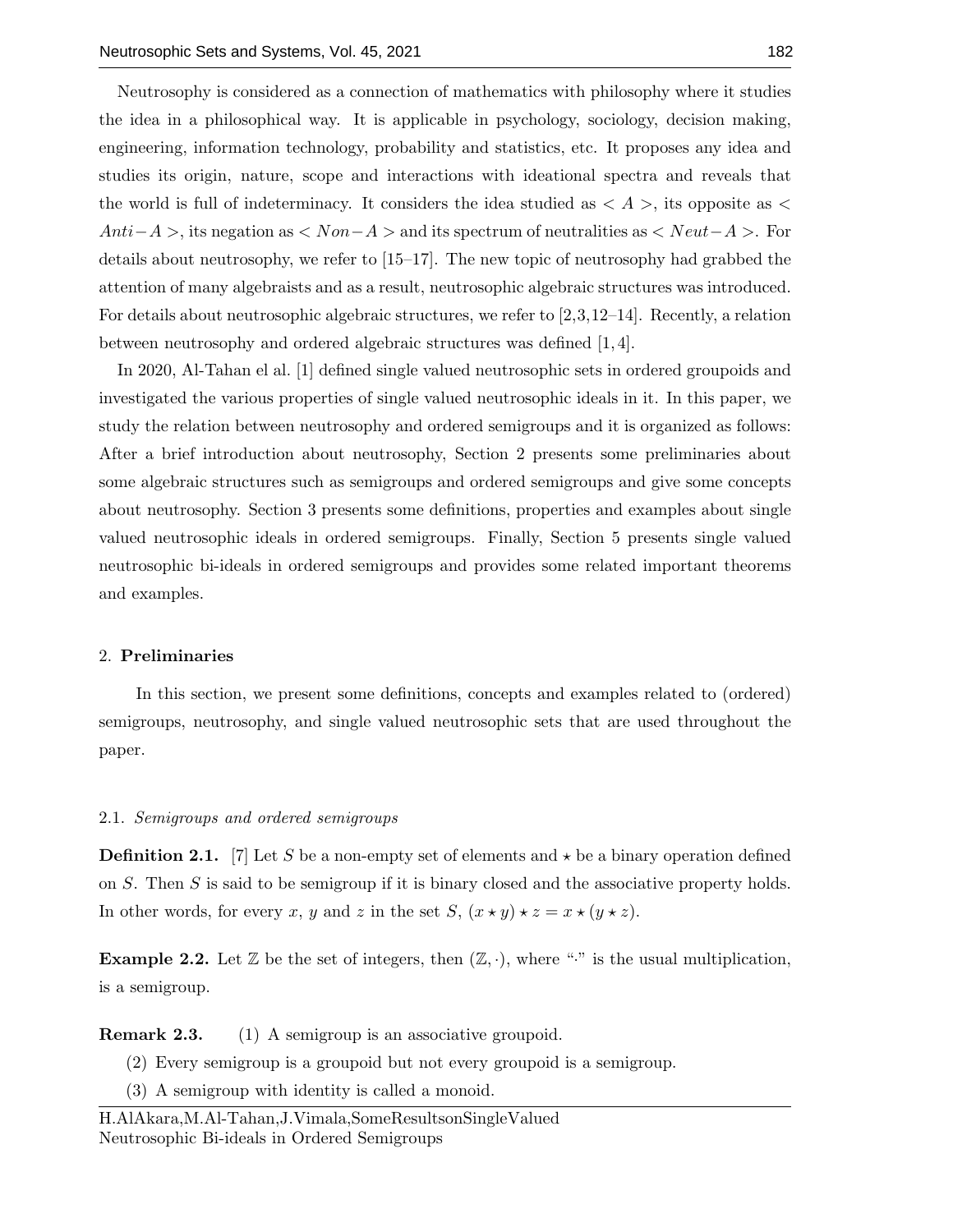**Definition 2.4.** [11] Let  $(S, \star)$  be a semigroup. Then a subset A of S is called a subsemigroup if  $(A, \star)$  is a semigroup.

**Remark 2.5.** To prove that a non-empty subset A of a semigroup  $(S, \star)$  is a subsemigroup, it suffices to show that  $A \star A \subseteq A$ .

**Example 2.6.** Let  $(\mathbb{Z}, +)$  be the semigroup of integers under standard addition. Then  $(\mathbb{N}, +)$ , the set of non-negative integers under standard addition, is a subsemigroup of  $(\mathbb{Z}, +)$ .

**Definition 2.7.** [11] Let  $(S, \star)$  be a semigroup and  $A \subseteq S$  a subsemigroup of S. Then A is called a:

- (1) Right ideal if  $A \star S \subseteq A$ ,
- (2) Left ideal if  $S \star A \subseteq A$ ,
- $(3)$  Ideal if it is both right and left ideal of  $S$ ,
- (4) Bi-ideal if  $A \star S \star A \subseteq S$ .

**Example 2.8.** Let  $(\mathbb{Z}, \cdot)$  be the semigroup of integers under standard multiplication and let  $I = n\mathbb{Z} = \{nq | q \in \mathbb{Z}\}\.$  Then I is both right and left ideal of  $(\mathbb{Z}, \cdot)$ . Hence, it is an ideal of  $(\mathbb{Z}, \cdot).$ 

**Definition 2.9.** [6] Let G be a non-empty set of elements. A partial order is a binary relation " $\leq$ " over a set G such that  $\leq$  is reflexive, antisymmetric, and transitive.

In other words, for all  $a, b, c \in G$ ,  $\leq$  satisfies:

- (1)  $a \leq a$ ,
- (2) If  $a \leq b$  and  $b \leq a$  then  $a = b$ ,
- (3) If  $a \leq b$  and  $b \leq c$  then  $a \leq c$ .

**Definition 2.10.** [6] A total order is a binary relation " $\leq$ " over a set G such that  $\leq$  is a partial order and every two elements in G are comparable.

In other words, for all  $x, y \in G, x \leq y$  or  $y \leq x$ .

**Definition 2.11.** [8] Let  $(S, \cdot)$  be a semigroup and " $\leq$ " be a partial order on S. Then  $(S, \cdot, \leq)$ is said to be an ordered semigroup if for all  $z \in S$  the following condition holds

if  $x \leq y$  then  $z \cdot x \leq z \cdot y$  and  $x \cdot z \leq y \cdot z$  for all  $x, y \in S$ .

Remark 2.12. Every ordered semigroup is an ordered groupoid. But the converse is not true.

Example 2.13. The set defined in Example 2.2 is an ordered semigroup under the partial order " $\leq$ " which is for every  $x, y \in \mathbb{Z}, x \leq y$  if and only if  $x = y$ . This order is called trivial order.

**Definition 2.14.** [8] Let  $(S, \cdot, \leq)$  be an ordered semigroup and  $A \subseteq S$ . Then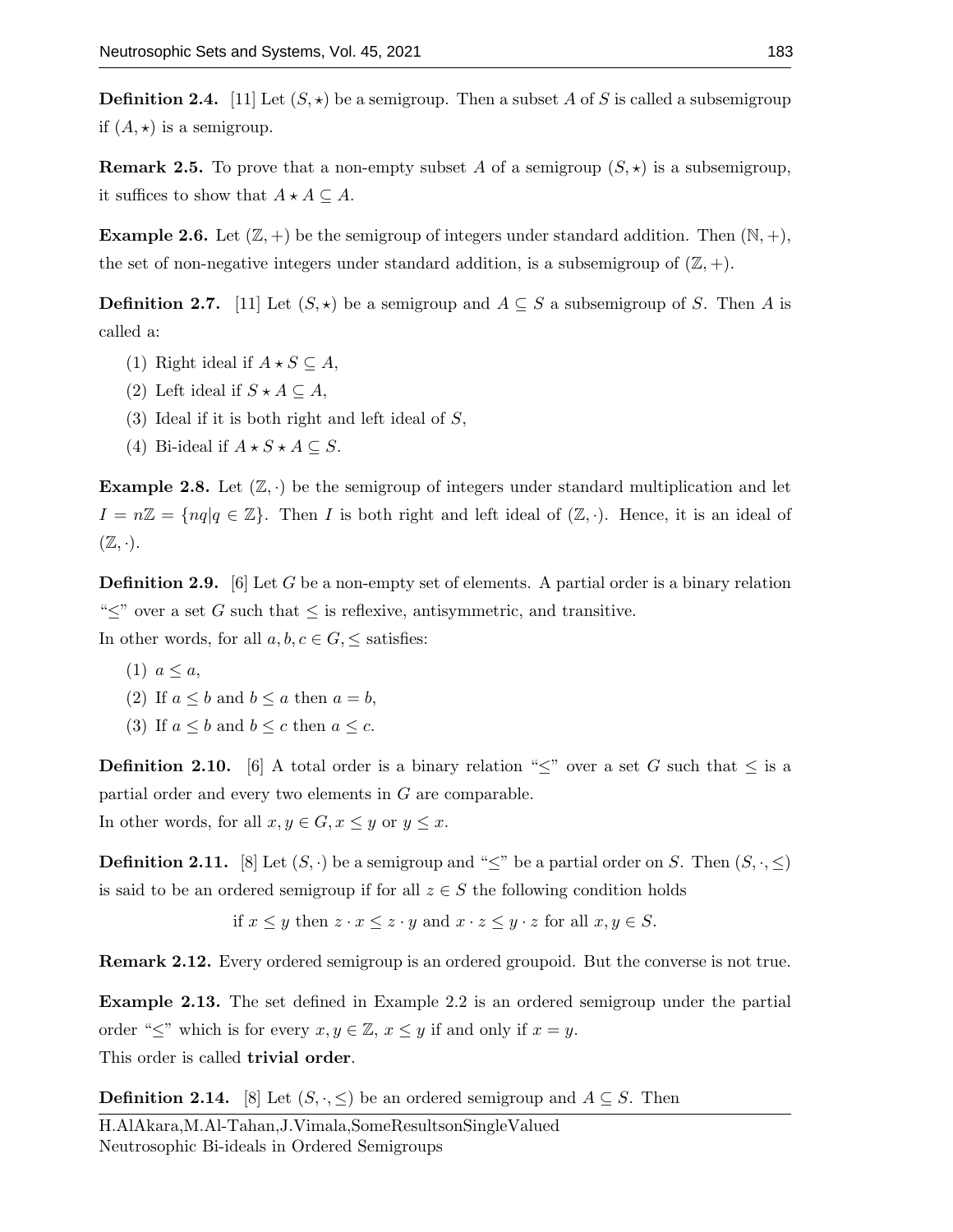$$
(A) = \{ x \in S | x \le a \text{ for some } a \in A \}.
$$

**Remark 2.15.** If  $(S, \cdot, \leq)$  is an ordered semigroup and  $A \subseteq S$  then  $A \subseteq (A]$ .

**Definition 2.16.** [8] Let  $(S, \cdot, \leq)$  be an ordered semigroup and  $A \subseteq S$ , then A is called:

- (1) Left ideal of S if  $S \cdot A \subseteq A$  and  $(A] \subseteq A$ ,
- (2) Right ideal of S if  $A \cdot S \subseteq A$  and  $(A] \subseteq A$ ,
- (3) Ideal if it is both right and left ideal,
- (4) Bi-ideal if  $A \cdot S \cdot A \subseteq A$  and  $(A) \subseteq A$ .

**Example 2.17.** Let  $S = \{a, b, c, d\}$  and let  $(S, \star)$  be the semigroup defined by the following table:

| $\star$          | $\boldsymbol{a}$ | $\boldsymbol{b}$ | $\boldsymbol{c}$ | $\boldsymbol{d}$ |
|------------------|------------------|------------------|------------------|------------------|
| $\boldsymbol{a}$ | $\boldsymbol{d}$ | $\boldsymbol{d}$ | $\boldsymbol{d}$ | $\boldsymbol{d}$ |
| $\boldsymbol{b}$ | $\boldsymbol{d}$ | $\boldsymbol{d}$ | $\boldsymbol{d}$ | $\boldsymbol{d}$ |
| $\overline{c}$   | $\boldsymbol{d}$ | $\boldsymbol{d}$ | $d\,$            | $\boldsymbol{d}$ |
| $\boldsymbol{d}$ | $\boldsymbol{d}$ | $\boldsymbol{d}$ | $\boldsymbol{d}$ | $\overline{a}$   |

And let  $\leq$  be defined as:

 $\leq = \{(a, a), (b, b), (b, c), (c, c), (d, d)\}.$ 

Then  $(S, \star, \leq)$  is an ordered semigroup. Now, let  $I = \{a, b, d\}$ , then I is a right and left ideal of the ordered semigroup  $(S, \star, \leq)$ . Hence I is an ideal of  $(S, \star)$ .

# 2.2. Neutrosophy and single valued neutrosophic sets

Definition 2.18. [15] Neutrosophy is a new branch of philosophy which studies the origin, nature, scope and interactions of neutralities with ideational spectra.

It considers:

- Any idea, proposition, theory or event by  $\langle A \rangle$ ,
- Its opposite by  $\langle Anti A \rangle$ ,
- Its negation by  $\langle Non A \rangle$ ,
- Its of spectrum of neutralities in between them by  $\langle Neut A \rangle$ .

**Remark 2.19.** In the theory of neutrosophy, every idea  $\langle A \rangle$  has a truth membership value  $(T)$ , false membership value  $(F)$  and indeterminacy membership value  $(I)$ .

**Definition 2.20.** [15] Let X be a non-empty space of elements (objects). A single valued neutrosophic set(SVNS) A on X is characterized by its truth-membership function  $(T_A)$ , its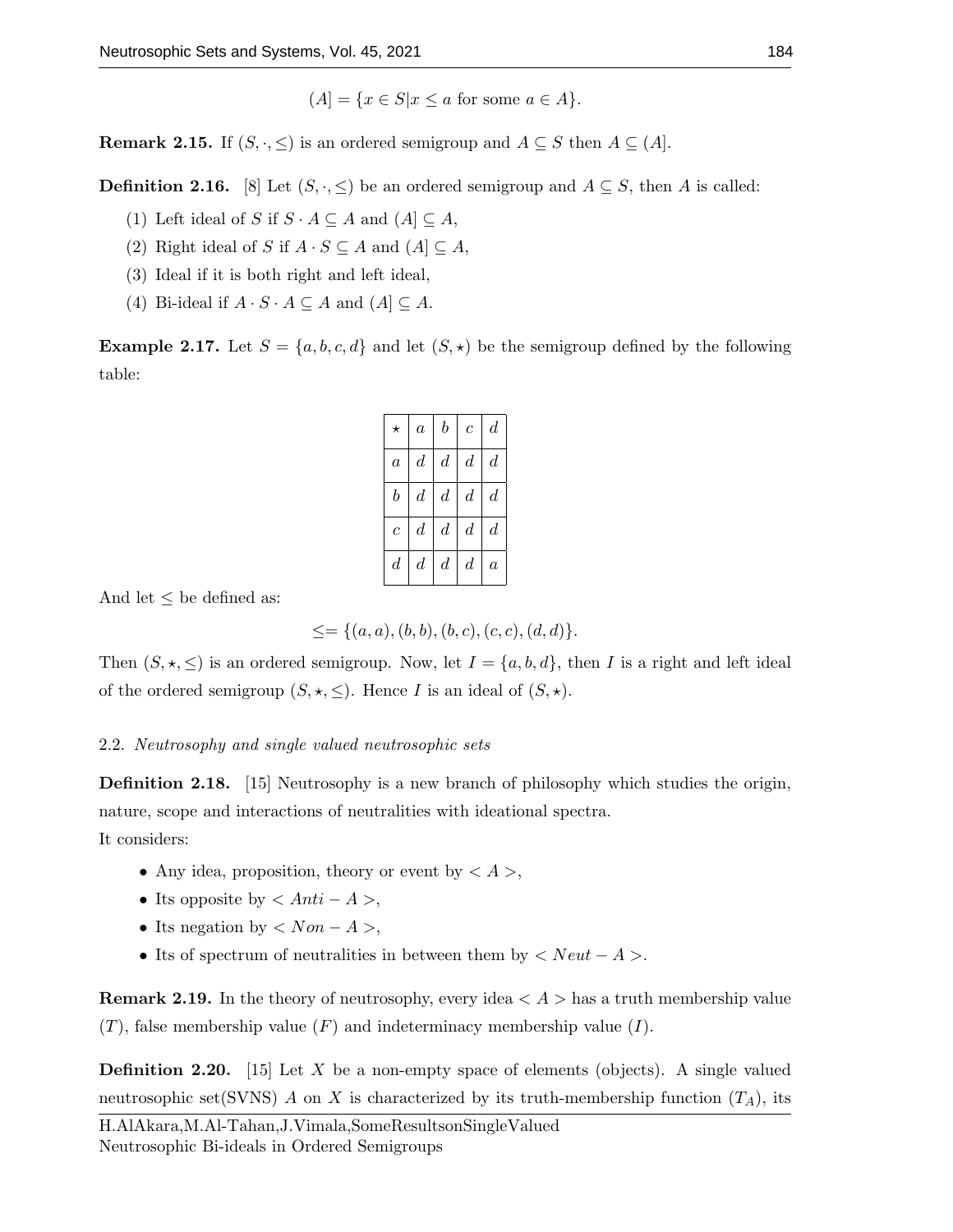indeterminacy-membership function  $(I_A)$ , and its falsity-membership function  $(F_A)$  where for each element  $x \in X$ ,  $0 \leq T_A(x)$ ,  $I_A(x)$ ,  $F_A(x) \leq 1$ .

**Remark 2.21.** Let X be a non-empty space of elements (objects). A single valued neutrosophic set(SVNS) A on X is defined by  $N_A(x) = (T_A(x), I_A(x), F_A(x))$  for all  $x \in X$ .

**Definition 2.22.** [1] Let X be a non empty set of elements and A and B be two single valued neutrosophic sets over X defined as follows:

$$
A = \{ \frac{x}{(T_A(x), I_A(x), F_A(x))} | x \in X \} \text{ and } B = \{ \frac{x}{(T_B(x), I_B(x), F_B(x))} | x \in X \}
$$

Then

•  $A \cap B$ , which is the intersection of A and B, is a single valued neutrosophic set over X defined as follows:

$$
A \cap B = \{ \frac{x}{(T_{A \cap B}(x), I_{A \cap B}(x), F_{A \cap B}(x))} | x \in X \}
$$

where  $T_{A\cap B}(x) = T_A(x) \wedge T_B(x)$ ,  $I_{A\cap B}(x) = I_A(x) \wedge I_B(x)$  and  $F_{A\cap B}(x) = F_A(x) \vee F_A(x)$  $F_B(x)$  for all  $x \in X$ .

•  $A \cup B$ , which is the union of A and B, is a single valued neutrosophic set over X defined as follows:

$$
A \cup B = \{ \frac{x}{(T_{A \cup B}(x), I_{A \cup B}(x), F_{A \cup B}(x))} | x \in X \}
$$

where  $T_{A\cup B}(x) = T_A(x) \vee T_B(x)$ ,  $I_{A\cup B}(x) = I_A(x) \vee I_B(x)$  and  $F_{A\cup B}(x) = F_A(x) \wedge$  $F_B(x)$  for all  $x \in X$ .

## 3. Single valued neutrosophic ideals in ordered semigroups

Inspired by the work in [9] done by Khan et al. related to fuzzy ideals in ordered semigroups and by the definition of single valued neutrosophic sets in ordered groupoids [1], we consider single valued neutrosophic sets in ordered semigroups. More precisely, we define single valued neutrosophic left ideals, single valued neutrosophic right ideals, study their properties, and provide some examples.

**Definition 3.1.** Let  $(S, \cdot, \leq)$  be an ordered semigroup and A be a single valued neutrosophic set over S. Then A is a single valued neutrosophic subsemigroup of S if for all  $x, y \in S$ , the following conditions hold:

- (1)  $T_A(x \cdot y) > T_A(x) \wedge T_A(y)$ ,
- (2)  $I_A(x \cdot y) \geq I_A(x) \wedge I_A(y)$ ,
- (3)  $F_A(x \cdot y) \leq F_A(x) \vee F_A(y)$ ,
- (4) If  $x \leq y$  then  $T_A(x) \geq T_A(y)$ ,  $I_A(x) \geq I_A(y)$  and  $F_A(x) \leq F_A(y)$ .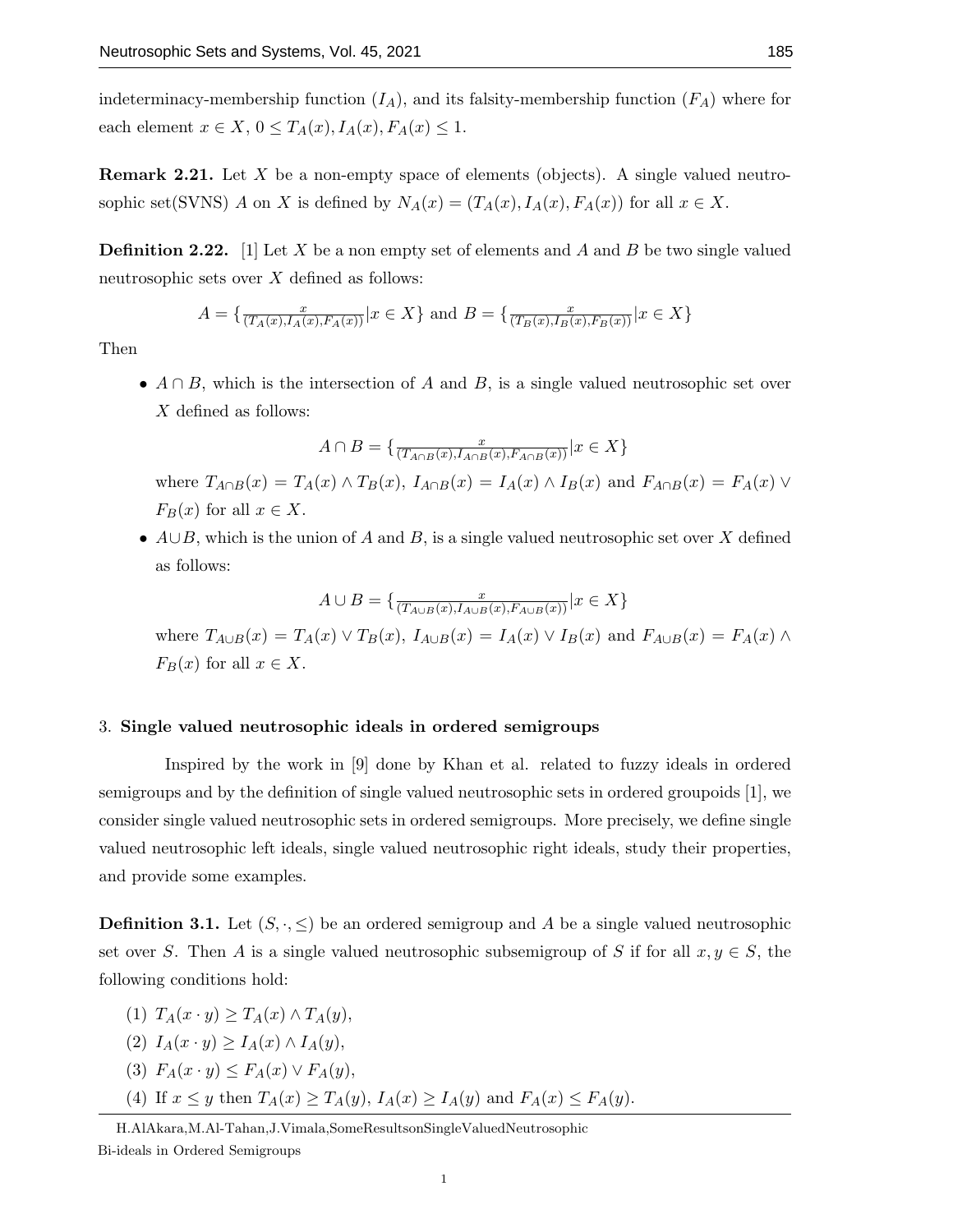**Definition 3.2.** Let  $(S, \cdot, \leq)$  be an ordered semigroup and A be a single valued neutrosophic set over S. Then A is a single valued neutrosophic left ideal of S if for all  $x, y \in S$ , the following conditions hold:

(1)  $T_A(x \cdot y) \geq T_A(y)$ , (2)  $I_A(x \cdot y) > I_A(y)$ , (3)  $F_A(x \cdot y) \leq F_A(y)$ , (4) If  $x \leq y$  then  $T_A(x) \geq T_A(y)$ ,  $I_A(x) \geq I_A(y)$  and  $F_A(x) \leq F_A(y)$ .

**Definition 3.3.** Let  $(S, \cdot, \leq)$  be an ordered semigroup and A be a single valued neutrosophic set over S. Then A is a single valued neutrosophic right ideal of S if for all  $x, y \in S$ , the following conditions hold:

(1)  $T_A(x \cdot y) \geq T_A(x)$ , (2)  $I_A(x \cdot y) > I_A(x)$ , (3)  $F_A(x \cdot y) \leq F_A(x)$ , (4) If  $x \leq y$  then  $T_A(x) \geq T_A(y)$ ,  $I_A(x) \geq I_A(y)$  and  $F_A(x) \leq F_A(y)$ .

**Definition 3.4.** Let  $(S, \cdot, \leq)$  be an ordered semigroup and A be a single valued neutrosophic set over S. Then A is said to be a single valued neutrosophic ideal of S if it is both single valued neutrosophic right and left ideal of S.

**Remark 3.5.** Let  $(S, \cdot, \leq)$  be a commutative semigroup and A be a single valued neutrosophic right ( left ) ideal of S. Then A is a single valued neutrosophic ideal of S.

**Remark 3.6.** Let  $(S, \cdot, \leq)$  be a commutative semigroup and  $\alpha, \beta, \gamma \in [0, 1]$ . Then

$$
A = \{ \frac{x}{(\alpha, \beta, \gamma)} | x \in S \}
$$

is a single valued neutrosophic ideal of  $S$  and it is called the **trivial single valued neutro**sophic ideal of S.

**Example 3.7.** Let  $S = \{1, 2, 3, 4\}$  and  $(S, \cdot)$  be defined by the following table:

|                | $\mathbf{1}$ | $\overline{2}$ | 3            | $\overline{4}$ |
|----------------|--------------|----------------|--------------|----------------|
| $\mathbf{1}$   | $\mathbf{1}$ | 1              | $\mathbf{1}$ | 1              |
| $\overline{2}$ | $\mathbf{1}$ | $\mathbf 1$    | $\mathbf{1}$ | 1              |
| 3              | $\mathbf{1}$ | $\mathbf 1$    | $\mathbf{1}$ | $\mathbf 1$    |
| $\overline{4}$ | $\mathbf{1}$ | 1              | $\mathbf{1}$ | $\mathbf 1$    |

Let " $\leq$ " be the partial order on S defined as follows:

 $\{(1, 1), (2, 2), (3, 3), (4, 4), (1, 2), (1, 3), (1, 4), (2, 3), (3, 4)\}$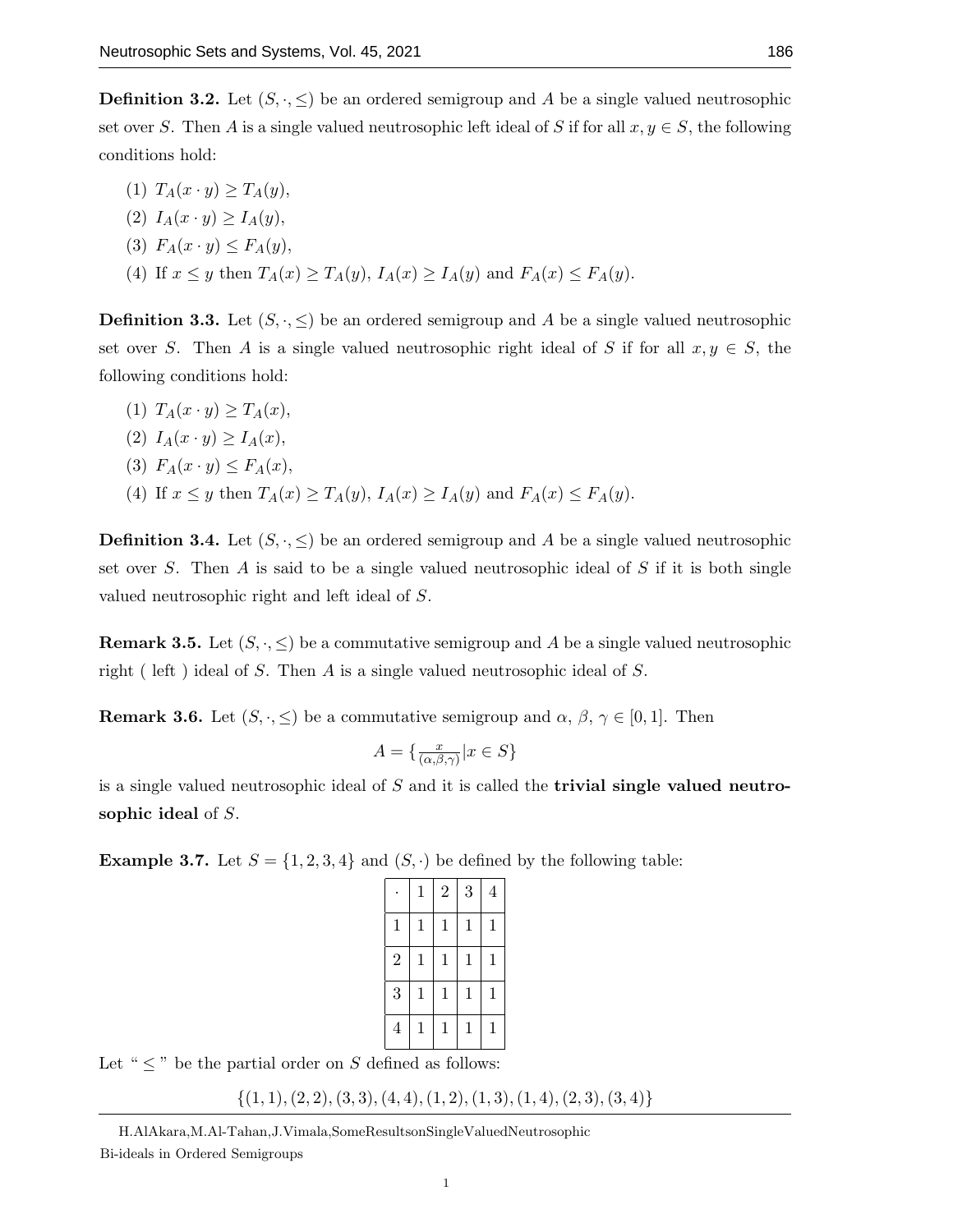Then  $(S, ., \leq)$  is an ordered semigroup since "·" is binary closed and associative, and " $\leq$ " satisfies the monotone property (i.e. for all  $x, y \in S, x \leq y$  and for all  $z \in S, x \cdot z = z \cdot x = z$  $1 \leq 1 = y \cdot z = z \cdot y$ .

Let  $A$  be an SVNS on  $S$  defined by  $N_A$  as follows

$$
N_A(1) = (0.9, 0.8, 0.1), N_A(2) = (0.7, 0.6, 0.2), N_A(3) = (0.6, 0.6, 0.2)
$$
 and  

$$
N_A(4) = (0.5, 0.4, 0.5).
$$

Then A is a single valued neutrosophic ideal of S since for all  $x, y \in S$ , we have  $T_A(x \cdot y) = T_A(1) = 0.9 \ge T_A(x) \vee T_A(y);$  $I_A(x \cdot y) = I_A(1) = 0.8 \geq I_A(x) \vee I_A(y);$  $F_A(x \cdot y) = F_A(1) = 0.1 \le F_A(x) \wedge F_A(y);$ Moreover,  $1 \le 2 \le 3 \le 4$  implies that  $T_A(1) \ge T_A(2) \ge T_A(3) \ge T_A(4)$ ,  $I_A(1) \ge I_A(2) \ge$  $I_A(3) \geq I_A(4)$ , and  $F_A(1) \leq F_A(2) \leq F_A(3) \leq F_A(4)$ .

**Proposition 3.8.** Let  $(S, \cdot, \leq)$  be an ordered semigroup with identity "e" and A be a single valued neutrosophic set over S. Then A is a single valued neutrosophic left(right) ideal of S if and only if A is the trivial single valued neutrosophic ideal of S.

*Proof.* The proof is similar to the case in ordered groupoids [1].  $\Box$ 

Example 3.9. The only single valued neutrosophic right(left) ideal of the semigroup of nonnegative integers under addition is the trivial single valued neutrosophic set.

**Lemma 3.10.** Let  $(S, \cdot, \leq)$  be an ordered semigroup and  $A_\alpha$  a single valued neutrosophic left ideal, right ideal or subsemigroup of S. Then  $\bigcap_{\alpha} A_{\alpha}$  which is the intersection of  $A_{\alpha}$  for all  $\alpha$ is a single valued neutrosophic left ideal, right ideal or subsemigroup of S.

*Proof.* Let  $A_{\alpha}$  be a single valued neutrosophic left ideal of S. Then for all  $x, y \in S$ ,  $T_{A_\alpha}(x \cdot y) \geq T_{A_\alpha}(y)$ ,  $I_{A_\alpha}(x \cdot y) \geq I_{A_\alpha}(y)$ ,  $F_{A_\alpha}(x \cdot y) \leq F_{A_\alpha}(y)$  for all  $\alpha$ . This latter implies that

 $T_{\bigcap_{\alpha} A_{\alpha}}(x \cdot y) = \inf_{\alpha} T_{A_{\alpha}}(x \cdot y) \ge \inf_{\alpha} T_{A_{\alpha}}(y) = T_{\bigcap_{\alpha} A_{\alpha}}(y)$ ;  $I_{\bigcap_{\alpha} A_{\alpha}}(x \cdot y) = \inf_{\alpha} I_{A_{\alpha}}(x \cdot y) \ge \inf_{\alpha} I_{A_{\alpha}}(y) = I_{\bigcap_{\alpha} A_{\alpha}}(y)$ ;  $F_{\bigcap_{\alpha} A_{\alpha}}(x \cdot y) = \sup_{\alpha} F_{A_{\alpha}}(x \cdot y) \leq \sup_{\alpha} F_{A_{\alpha}}(y) = F_{\bigcap_{\alpha} A_{\alpha}}(y)$ .

Let  $x \leq y$ . Then  $T_{A_{\alpha}}(x) \geq T_{A_{\alpha}}(y)$ ,  $I_{A_{\alpha}}(x) \geq I_{A_{\alpha}}(y)$ ,  $F_{A_{\alpha}}(x) \leq F_{A_{\alpha}}(y)$ . So,  $T_{\bigcap_{\alpha} A_{\alpha}}(x) = \inf_{\alpha} T_{A_{\alpha}}(x) \ge \inf_{\alpha} T_{A_{\alpha}}(y) = T_{\bigcap_{\alpha} A_{\alpha}}(y);$  $I_{\bigcap_{\alpha} A_{\alpha}}(x) = \inf_{\alpha} I_{A_{\alpha}}(x) \ge \inf_{\alpha} I_{A_{\alpha}}(y) = I_{\bigcap_{\alpha} A_{\alpha}}(y);$ and  $F_{\bigcap_{\alpha} A_{\alpha}}(x) = \sup_{\alpha} F_{A_{\alpha}}(x) \leq \sup_{\alpha} F_{A_{\alpha}}(y) = F_{\bigcap_{\alpha} A_{\alpha}}(y)$ . Therefore,  $\bigcap_{\alpha} A_{\alpha}$  is a single valued neutrosophic left ideal of S. Similarly, we can prove that

H.AlAkara,M.Al-Tahan,J.Vimala,SomeResultsonSingleValuedNeutrosophic Bi-ideals in Ordered Semigroups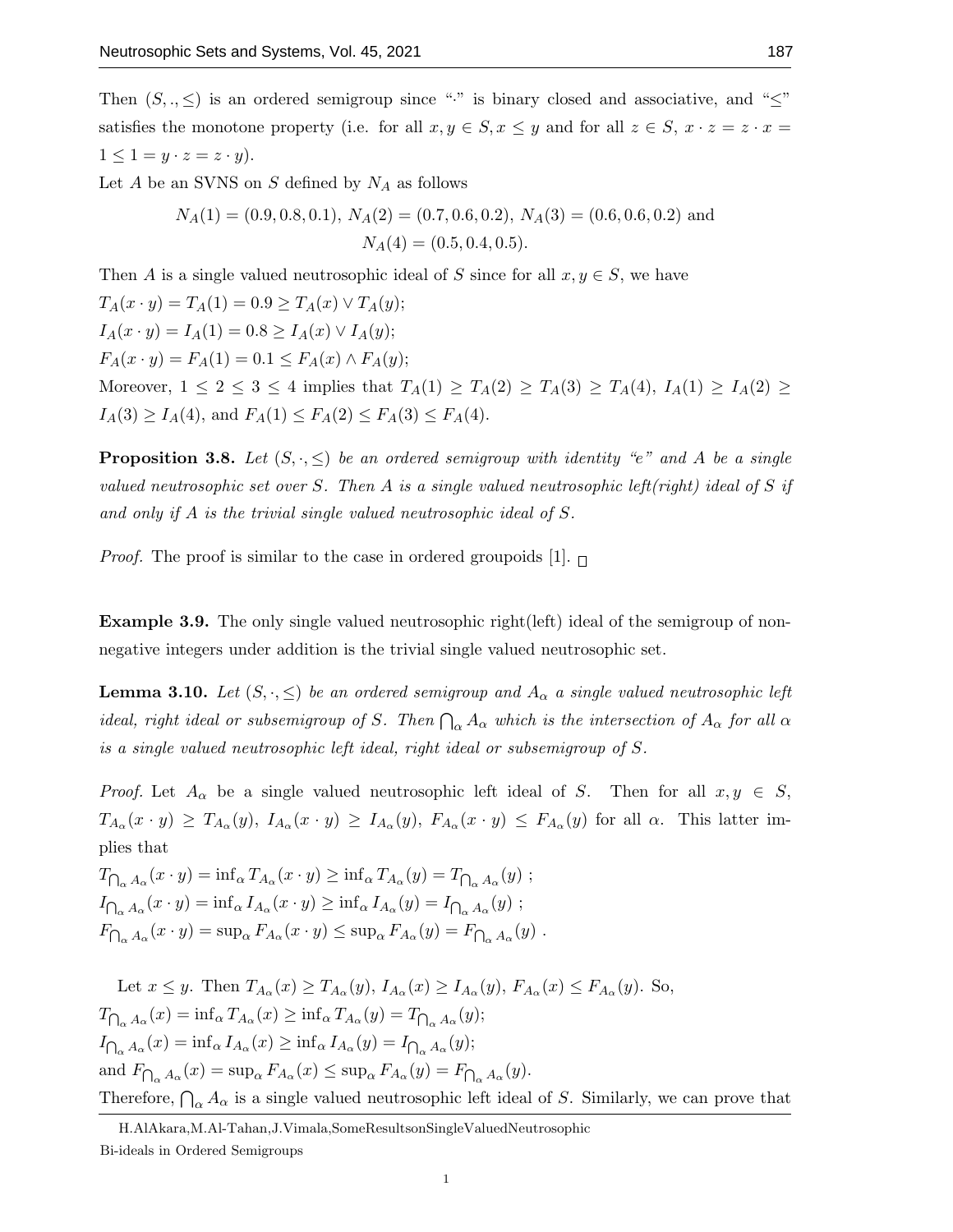the intersection of single valued neutrosophic right ideals or subsemigroups of  $S$  is a single valued neutrosophic right ideal of S.  $\Box$ 

**Remark 3.11.** Let  $(S, \cdot, \leq)$  be an ordered semigroup and  $A_{\alpha}$  a single valued neutrosophic subsemigroup of S. Then  $\bigcup_{\alpha} A_{\alpha}$  is not necessarily a single valued neutrosophic subsemigroup of S.

**Example 3.12.** Let  $(N, +, \leq)$  be the ordered semigroup of natural numbers under standard addition and trivial order and let A and B be single valued neutrosophic sets on  $\mathbb N$  defined as follows:

$$
N_A(x) = \begin{cases} (0.9, 0.7, 0.2) & \text{if } x \text{ is divisible by } 5 ;\\ (0.4, 0.3, 0.4) & \text{otherwise.} \end{cases}
$$
  

$$
N_B(x) = \begin{cases} (0.9, 0.7, 0.2) & \text{if } x \text{ is divisible by } 7 ;\\ (0.4, 0.3, 0.4) & \text{otherwise.} \end{cases}
$$

Then A and B are single valued neutrosophic subsemigroups of N. But  $A \cup B$  is not a single valued neutrosophic subsemigroup of N since  $N_{A\cup B}(5+7) = N_{A\cup B}(12) = (0.4, 0.3, 0.4)$  so we will have that  $T_{A\cup B}(5+7) = N_{A\cup B}(12) = 0.4 \not\geq N_{A\cup B}(5) \wedge N_{A\cup B}(7) = 0.9$ .

**Example 3.13.** Let  $(S, \cdot, \leq)$  be the ordered semigroup defined in Example 3.7. Let A and B be the single valued neutrosophic sets on  $S$  defined by  $N_A$  and  $N_B$  respectively as follows:

 $N_A(1) = (0.9, 0.8, 0.1), N_A(2) = (0.7, 0.6, 0.2), N_A(3) = (0.6, 0.6, 0.2), N_A(4) = (0.5, 0.4, 0.5);$  $N_B(1) = (0.9, 0.8, 0.1), N_B(2) = (0.8, 0.7, 0.2), N_B(3) = (0.7, 0.6, 0.3), N_B(4) = (0.6, 0.4, 0.6);$ It is clear that A and B are single valued neutrosophic subsemigroups of S. Also  $A \cup B$  and

$$
A \cap B
$$
, defined by  $N_{A \cup B}$  and  $N_{A \cap B}$  respectively as follows.  

$$
N_{A \cup B}(1) = (0.9, 0.8, 0.1), N_{A \cup B}(2) = (0.8, 0.7, 0.2), N_{A \cup B}(3) = (0.7, 0.6, 0.2)
$$

$$
N_{A \cup B}(1) = (0.9, 0.8, 0.1), N_{A \cup B}(2) = (0.8, 0.7, 0.2), N_{A \cup B}(3) = (0.7, 0.6, 0.2),
$$
  
\n
$$
N_{A \cup B}(4) = (0.6, 0.4, 0.5);
$$
  
\n
$$
N_{A \cap B}(1) = (0.9, 0.8, 0.1), N_{A \cap B}(2) = (0.7, 0.6, 0.2), N_{A \cap B}(3) = (0.6, 0.6, 0.3),
$$
  
\n
$$
N_{A \cap B}(4) = (0.5, 0.4, 0.6);
$$

are also single valued neutrosophic subsemigoups of S.

**Lemma 3.14.** Let  $(S, \cdot, \leq)$  be an ordered semigroup and  $A_{\alpha}$  a single valued neutrosophic ideal of S. Then  $\bigcap_{\alpha} A_{\alpha}$  is a single valued neutrosophic ideal of S.

*Proof.* Let  $A_{\alpha}$  be a single valued neutrosophic ideal of S. Then  $A_{\alpha}$  is both, a single valued neutrosophic right and left ideal of S. So, by Lemma 3.10,  $\bigcap_{\alpha} A_{\alpha}$  is both, a single valued neutrosophic right and left ideal of S. Therefore  $\bigcap_{\alpha} A_{\alpha}$  is a single valued neutrsophic ideal of  $S.$   $\Box$ 

Bi-ideals in Ordered Semigroups

H.AlAkara,M.Al-Tahan,J.Vimala,SomeResultsonSingleValuedNeutrosophic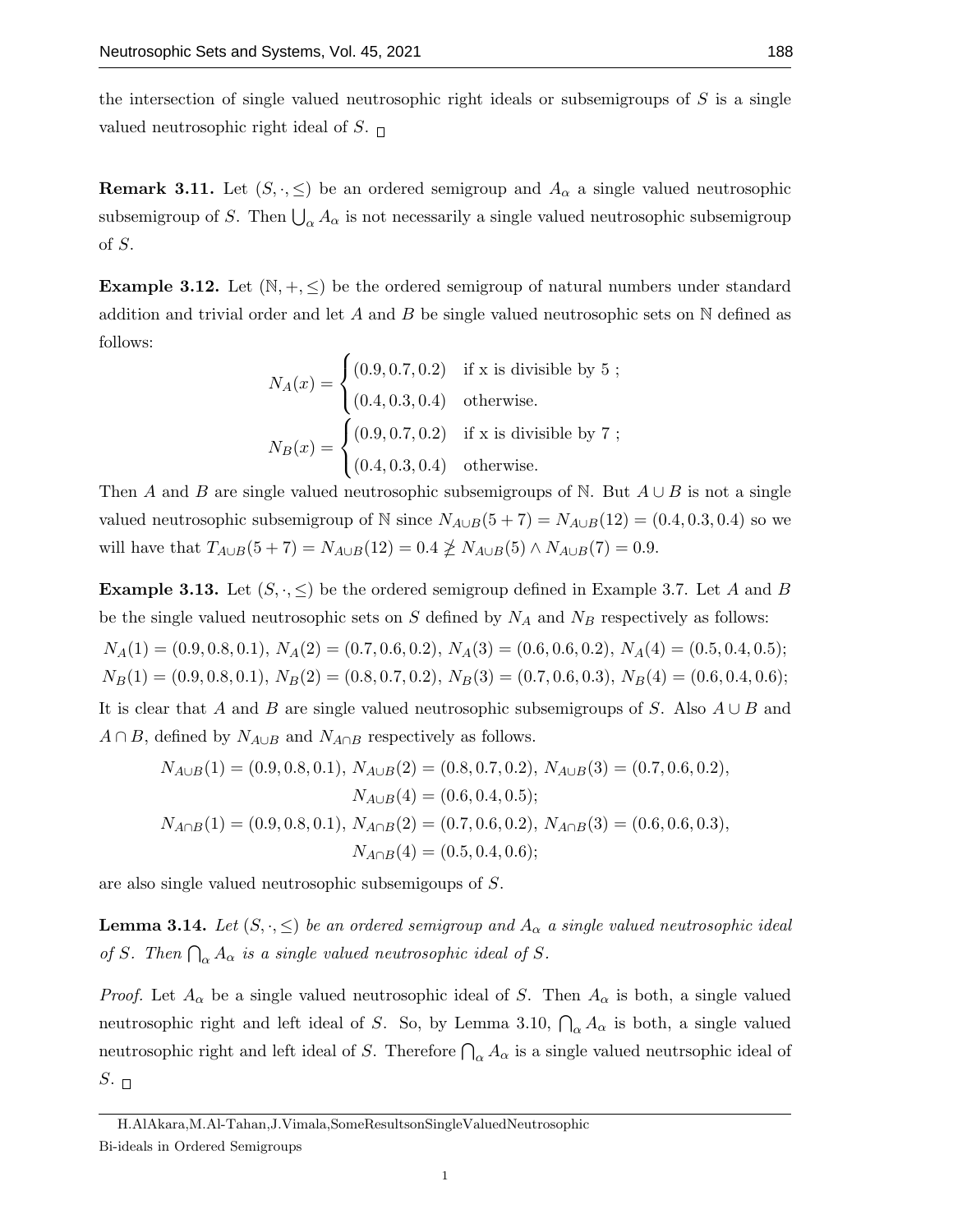**Lemma 3.15.** Let  $(S, \cdot, \leq)$  be an ordered semigroup and  $A_{\alpha}$  a single valued neutrosophic ideal of S. Then  $\bigcup_{\alpha} A_{\alpha}$  is a single valued neutrosophic ideal of S.

*Proof.* The proof is similar to that of ordered groupoids [1].  $\Box$ 

**Example 3.16.** Let  $(S, \star, \leq)$  be an ordered semigroup where  $(S, \star)$  is defined by the following table:

| $^\star$       | $\mathbf 1$ | $\overline{2}$ | 3 |
|----------------|-------------|----------------|---|
| 1              | 1           | 1              | 1 |
| $\overline{2}$ | 1           | 1              | 3 |
| 3              | 1           | 3              | 1 |

and  $\leq$  {(1, 1), (1, 2), (1, 3), (2, 2), (3, 3)}. And let A and B be single valued neutrosophic sets over  $S$  defined by  $N_A$  and  $N_B$  respectively as follows:

$$
N_A(1) = (0.9, 0.8, 0.1), N_A(2) = (0.6, 0.6, 0.3), N_A(3) = (0.4, 0.5, 0.3);
$$
  

$$
N_B(1) = (0.9, 0.8, 0.1), N_B(2) = (0.8, 0.5, 0.5), N_B(3) = (0.6, 0.5, 0.3).
$$

It is clear that A and B are single valued neutrosophic ideals of S. Then  $A \cap B$  and  $A \cup B$ defined by  $N_{A\cap B}$  and  $N_{A\cup B}$  respectively as follows:

$$
N_{A \cap B}(1) = (0.9, 0.8, 0.1), N_{A \cap B}(2) = (0.6, 0.5, 0.5), N_{A \cap B}(2) = (0.4, 0.5, 0.3);
$$
  
\n
$$
N_{A \cup B}(1) = (0.9, 0.8, 0.1), N_{A \cup B}(2) = (0.8, 0.6, 0.3), N_{A \cup B}(2) = (0.6, 0.5, 0.3)
$$

are also single valued neutrosophic ideals of S.

**Definition 3.17.** Let  $(S_1, \cdot_1, \leq_1)$  and  $(S_2, \cdot_2, \leq_2)$  be two ordered semigroups, then  $(S_1 \times S_2, \cdot, \leq_2)$ ) is an ordered semigroup where  $(x, y) \cdot (z, w) = (x \cdot 1, z, y \cdot 2, w)$  and  $(x, y) \le (z, w)$  if and only if  $x \leq_1 z$  and  $y \leq_2 w$ .

**Definition 3.18.** Let  $(S_1, Y_1, \leq_1)$  and  $(S_2, Y_2, \leq_2)$  be two ordered semigroups, and let A and B be two single valued neutrosophic sets over  $S_1 \times S_2$  defined as follows:

$$
N_{A\times B}(x,y)=(T_{A\times B}(x,y),I_{A\times B}(x,y),F_{A\times B}(x,y))
$$

where  $T_{A\times B}(x,y) = T_A(x) \wedge T_B(y)$ ,  $I_{A\times B}(x,y) = I_A(x) \wedge I_B(y)$  and  $F_{A\times B}(x,y) = F_A(x) \vee F_A(x,y)$  $F_B(y)$ .

**Theorem 3.19.** Let  $(S_1, \cdot_1, \leq_1)$  and  $(S_2, \cdot_2, \leq_2)$  be two ordered semigroups, and let A and B be two single valued neutrosophic right (left) ideal of  $S_1$  and  $S_2$  respectively. Then  $A \times B$  is a single valued neutrosophic right (left) ideal of  $S_1 \times S_2$ .

*Proof.* Let A and B be single valued neutrosophic left ideal of  $S_1$  and  $S_2$  respectively. Then for all  $x_1, y_1 \in S_1$  and  $x_2, y_2 \in S_2$ , we have:

H.AlAkara,M.Al-Tahan,J.Vimala,SomeResultsonSingleValuedNeutrosophic Bi-ideals in Ordered Semigroups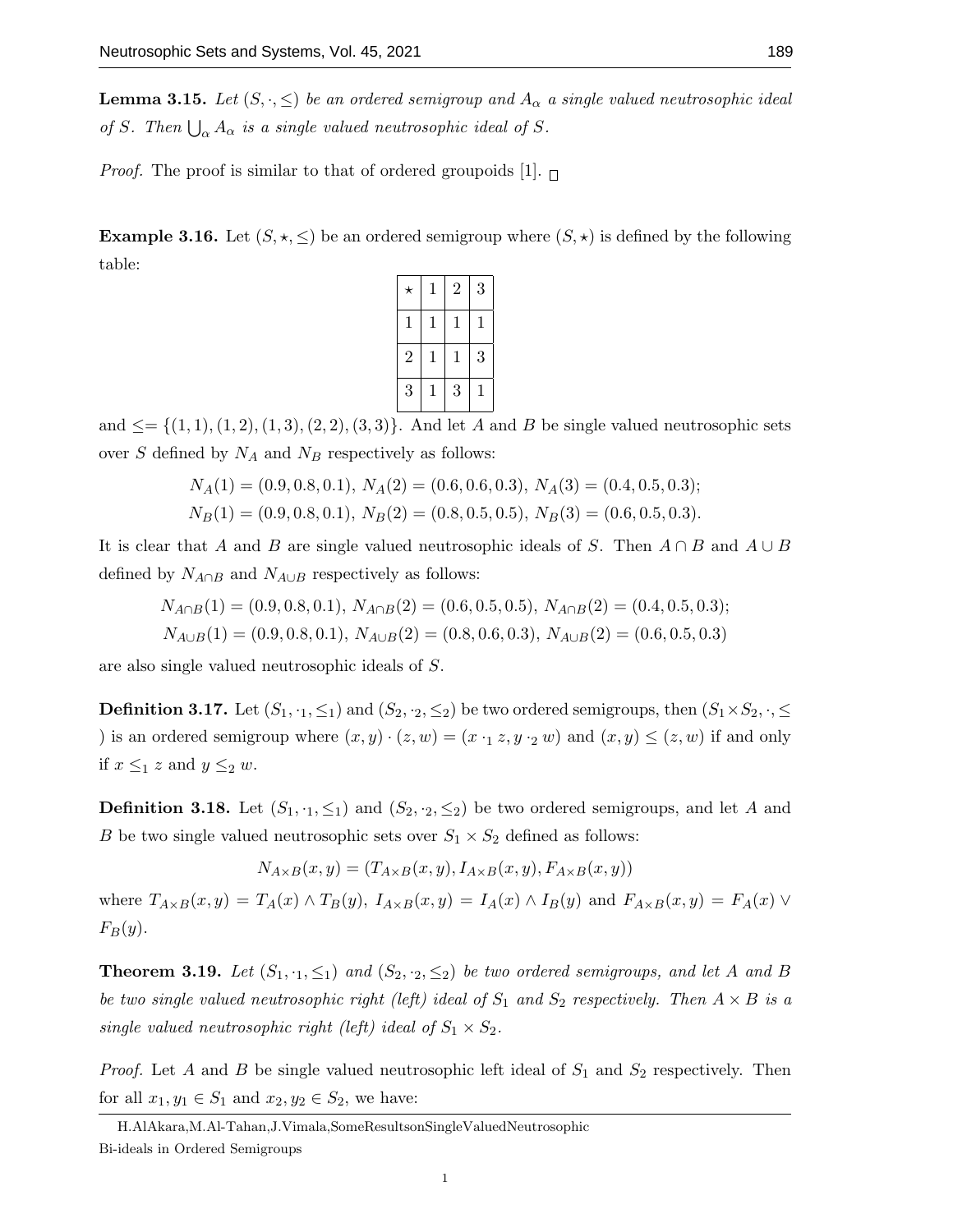- (1)  $T_A(x_1 \cdot y_1) \geq T_A(y_1)$  and  $T_B(x_2 \cdot y_2) \geq T_B(y_2)$ ;
- (2)  $I_A(x_1 \cdot y_1) \geq I_A(y_1)$  and  $I_B(x_2 \cdot y_2) \geq I_B(y_2)$ ;
- (3)  $F_A(x_1 \cdot y_1) \leq F_A(y_1)$  and  $F_B(x_2 \cdot y_2) \leq F_B(y_2)$ ;
- (4) If  $(x_1, x_2) \le (y_1, y_2)$ . This latter implies that  $T_A(x_1) \ge T_A(y_1)$ ,  $T_B(x_2) \ge T_B(y_2)$ ,  $I_A(x_1) \geq I_A(y_1), I_B(x_2) \geq I_B(y_2), F_A(x_1) \leq F_A(y_1)$  and  $F_B(x_2) \leq F_B(y_2)$ .

We get that,  $T_{A\times B}((x_1,x_2)\cdot(y_1,y_2)) = T_{A\times B}(x_1\cdot y_1,x_2\cdot y_2) = T_A(x_1\cdot y_1) \wedge T_B(x_2\cdot y_2) \ge$  $T_A(y_1) \wedge T_B(y_2) \geq T_{A \times B}(y_1, y_2),$  $I_{A\times B}((x_1,x_2)\cdot(y_1,y_2))=I_{A\times B}(x_1\cdot y_1,x_2\cdot y_2)=I_A(x_1\cdot y_1)\wedge I_B(x_2\cdot y_2)\geq I_A(y_1)\wedge I_B(y_2)\geq$  $I_{A\times B}(y_1, y_2),$  $F_{A\times B}((x_1,x_2)\cdot(y_1,y_2)) = F_{A\times B}(x_1\cdot y_1,x_2\cdot y_2) = F_A(x_1\cdot y_1) \vee F_B(x_2\cdot y_2) \leq F_A(y_1) \vee F_B(y_2) \leq$  $F_{A\times B}(y_1, y_2),$ 

and if  $(x_1, x_2) \le (y_1, y_2)$ , then  $x_1 \le_1 y_1$  and  $x_2 \le_2 y_2$ , so easily we can see that  $T_{A \times B}(x_1, x_2) \ge$  $T_{A\times B}(y_1, y_2), I_{A\times B}(x_1, x_2) \geq I_{A\times B}(y_1, y_2),$  and  $F_{A\times B}(x_1, x_2) \leq F_{A\times B}(y_1, y_2)$ .

Therefore,  $A \times B$  is a single valued neutrosophic left ideal of  $S_1 \times S_2$ .

Similarly, we can prove the case of single valued neutrosophic right ideal.  $\Box$ 

## 4. Single valued neutrosophic bi-ideals in ordered semigroups

In this section, we define single valued neutrosophic bi-ideals in ordered semigroups, study some of their properties, and provide several examples. The results of this section can be considered as a generalization of fuzzy bi-ideals in ordered semigroups [10].

**Definition 4.1.** Let  $(S, \cdot, \leq)$  be an ordered semigroup and A be a single valued neutrosophic set over S. Then A is said to be a single valued neutrosophic bi-ideal of S if it is a single valued neutrosophic subsemigroup of S and if for all  $x, y, z \in S$ ,  $N_A(x \cdot y \cdot z) \ge N_A(x) \wedge N_A(y)$  (i.e.  $T_A(x \cdot y \cdot z) \geq T_A(x) \wedge T_A(y)$ ,  $I_A(x \cdot y \cdot z) \geq I_A(x) \wedge I_A(y)$  and  $F_A(x \cdot y \cdot z) \leq F_A(x) \vee F_A(y)$ .

**Theorem 4.2.** Let  $(S, \cdot, \leq)$  be an ordered semigroup and A be a single valued neutrosophic left(right) ideal over  $S$ . Then  $A$  is a single valued neutrosophic bi-ideal of  $S$ .

*Proof.* Let A be a single valued neutrosophic left ideal of S, then A is a single valued neutrosophic subsemigroup and  $T_A(x \cdot y) \geq T_A(y)$ ,  $I_A(x \cdot y) \geq I_A(y)$ ,  $F_A(x \cdot y) \leq F_A(y)$  and if  $x \leq y, T_A(x) \geq T_A(y), I_A(x) \geq I_A(y), F_A(x) \leq F_A(y).$ Let  $x, y, z \in S$ . Then  $T_A(x \cdot y \cdot z) \geq T_A(y \cdot z) \geq T_A(z) \geq T_A(x) \wedge T_A(z);$  $I_A(x \cdot y \cdot z) \ge I_A(y \cdot z) \ge I_A(z) \ge I_A(x) \wedge I_A(z)$ , and  $F_A(x \cdot y \cdot z) \le F_A(y \cdot z) \le F_A(z) \le$  $F_A(x) \vee F_A(z)$ 

Therefore, A is a single valued neutrosophic bi-ideal of S.  $\Box$ 

H.AlAkara,M.Al-Tahan,J.Vimala,SomeResultsonSingleValuedNeutrosophic Bi-ideals in Ordered Semigroups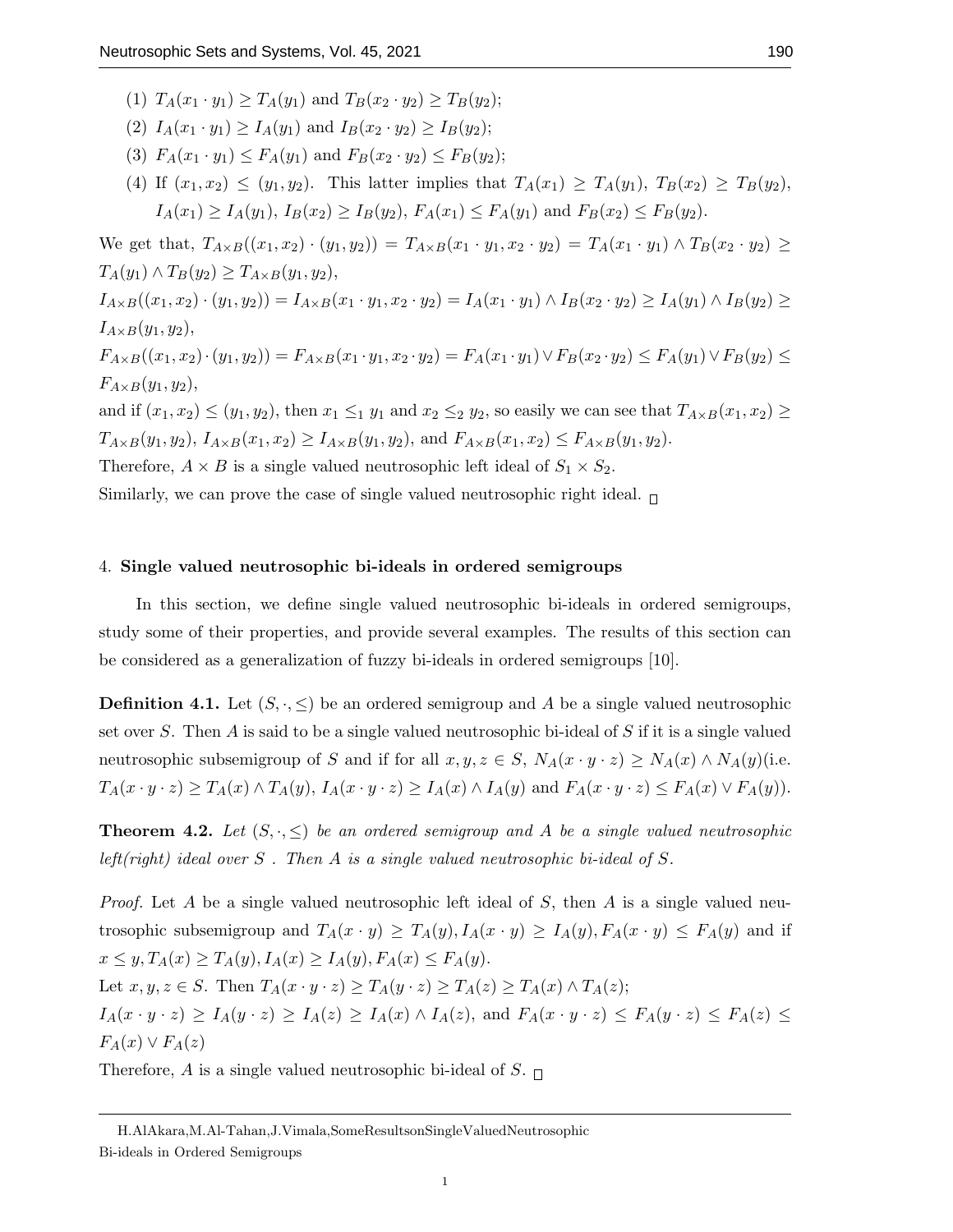Remark 4.3. Not every single valued neutrosophic bi-ideal is a single valued neutrosophic left or right ideal.

**Example 4.4.** Let  $(S, \cdot)$  be an ordered semigroup defined by the following table:

|                  | $\it a$        | b              | c       |
|------------------|----------------|----------------|---------|
| $\boldsymbol{a}$ | $\overline{a}$ | $\overline{a}$ | $\it a$ |
| b                | $\overline{a}$ | $\overline{a}$ | $\,c\,$ |
| c                | $\it a$        | $\,c\,$        | $\it a$ |

Let "  $\leq$  " be defined as follows:  $\leq = \{(a, a), (a, b), (a, c), (b, b), (c, c)\}\$  and A be an SVNS on S defined by:  $N_A(a) = (0.9, 0.8, 0.1), N_A(b) = (0.8, 0.5, 0.4)$  and  $N_A(c) = (0.7, 0.6, 0.2)$ . Then A is SVN bi-ideal of S but it is neither SVN right nor left ideal of S since  $T_A(b \cdot c) = T_A(c \cdot b)$  $T_A(c) \not\geq T_A(b).$ 

**Theorem 4.5.** Let  $(S, \cdot, \leq)$  be an ordered semigroup and  $A_{\alpha}$  a single valued neutrosophic bi-ideal of S. Then  $\bigcap_{\alpha} A_{\alpha}$  is a single valued neutrosophic bi-ideal of S.

*Proof.* Let  $A_{\alpha}$  be a single valued neutrosophic bi-ideal of S for all  $\alpha$ . Then  $A_{\alpha}$  is a single valued neutrosophic subsemigroup of S. Hence by Lemma 3.10  $\bigcap_{\alpha} A_{\alpha}$  is a single valued neutrosophic subsemigroup of S.

Also, we have that  $T_{A_{\alpha}}(x \cdot y \cdot z) \geq T_{A_{\alpha}}(x) \wedge T_{A_{\alpha}}(z), I_{A_{\alpha}}(x \cdot y \cdot z) \geq I_{A_{\alpha}}(x) \wedge I_{A_{\alpha}}(z)$  and  $F_{A_{\alpha}}(x \cdot y \cdot z) \leq F_{A_{\alpha}}(x) \vee F_{A_{\alpha}}(z)$ . This latter implies that  $T_{\bigcap_{\alpha} A_{\alpha}}(x \cdot y \cdot z) = \inf_{\alpha} T_{A_{\alpha}}(x \cdot y \cdot z) \ge \inf_{\alpha} \{ T_{A_{\alpha}}(x) \wedge T_{A_{\alpha}}(z) \} = \inf_{\alpha} T_{A_{\alpha}}(x) \wedge \inf_{\alpha} T_{A_{\alpha}}(z) =$  $T_{\bigcap_{\alpha} A_{\alpha}}(x) \wedge T_{\bigcap_{\alpha} A_{\alpha}}(z);$  $I_{\bigcap_{\alpha} A_{\alpha}}(x \cdot y \cdot z) = \inf_{\alpha} I_{A_{\alpha}}(x \cdot y \cdot z) \geq \inf_{\alpha} \{ I_{A_{\alpha}}(x) \wedge I_{A_{\alpha}}(z) \} = \inf_{\alpha} I_{A_{\alpha}}(x) \wedge \inf_{\alpha} I_{A_{\alpha}}(z) =$  $I_{\bigcap_{\alpha} A_{\alpha}}(x) \wedge I_{\bigcap_{\alpha} A_{\alpha}}(z);$  $F_{\bigcap_{\alpha} A_{\alpha}}(x \cdot y \cdot z) = \sup_{\alpha} F_{A_{\alpha}}(x \cdot y \cdot z) \le \sup_{\alpha} \{ F_{A_{\alpha}}(x) \vee F_{A_{\alpha}}(z) \} = \sup_{\alpha} F_{A_{\alpha}}(x) \vee \sup_{\alpha} F_{A_{\alpha}}(z) =$  $F_{\bigcap_{\alpha} A_{\alpha}}(x) \vee F_{\bigcap_{\alpha} A_{\alpha}}(z).$ 

Therefore,  $\bigcap_{\alpha} A_{\alpha}$  is a single valued neutrosophic bi-ideal of S.

**Theorem 4.6.** Let  $(S_1, \cdot_1, \leq_1)$  and  $(S_2, \cdot_2, \leq_2)$  be two ordered semigroups, and let A and B be two single valued neutrosophic bi-ideals of  $S_1$  and  $S_2$  respectively. Then  $A \times B$  is a single valued neutrosophic bi-ideals of  $S_1 \times S_2$ .

*Proof.* Let A and B be single valued neutrosophic bi-ideals of  $S_1$  and  $S_2$  respectively. Then for all  $x_1, y_1, z_1 \in S_1$ ,  $x_2, y_2, z_2 \in S_2$ , A and B are single valued neutrosophic bi-ideals of  $S, T_A(x_1 \cdot y_1 \cdot z_1) \geq T_A(x_1) \wedge T_A(z_1), T_B(x_2 \cdot y_2 \cdot z_2) \geq T_B(x_2) \wedge T_B(z_2), I_A(x_1 \cdot y_1 \cdot z_1) \geq$  $I_A(x_1) \wedge I_A(z_1), I_B(x_2 \cdot y_2 \cdot z_2) \geq I_B(x_2) \wedge I_B(z_2), F_A(x_1 \cdot y_1 \cdot z_1) \leq F_A(x_1) \vee F_A(z_1)$  and

H.AlAkara,M.Al-Tahan,J.Vimala,SomeResultsonSingleValuedNeutrosophic Bi-ideals in Ordered Semigroups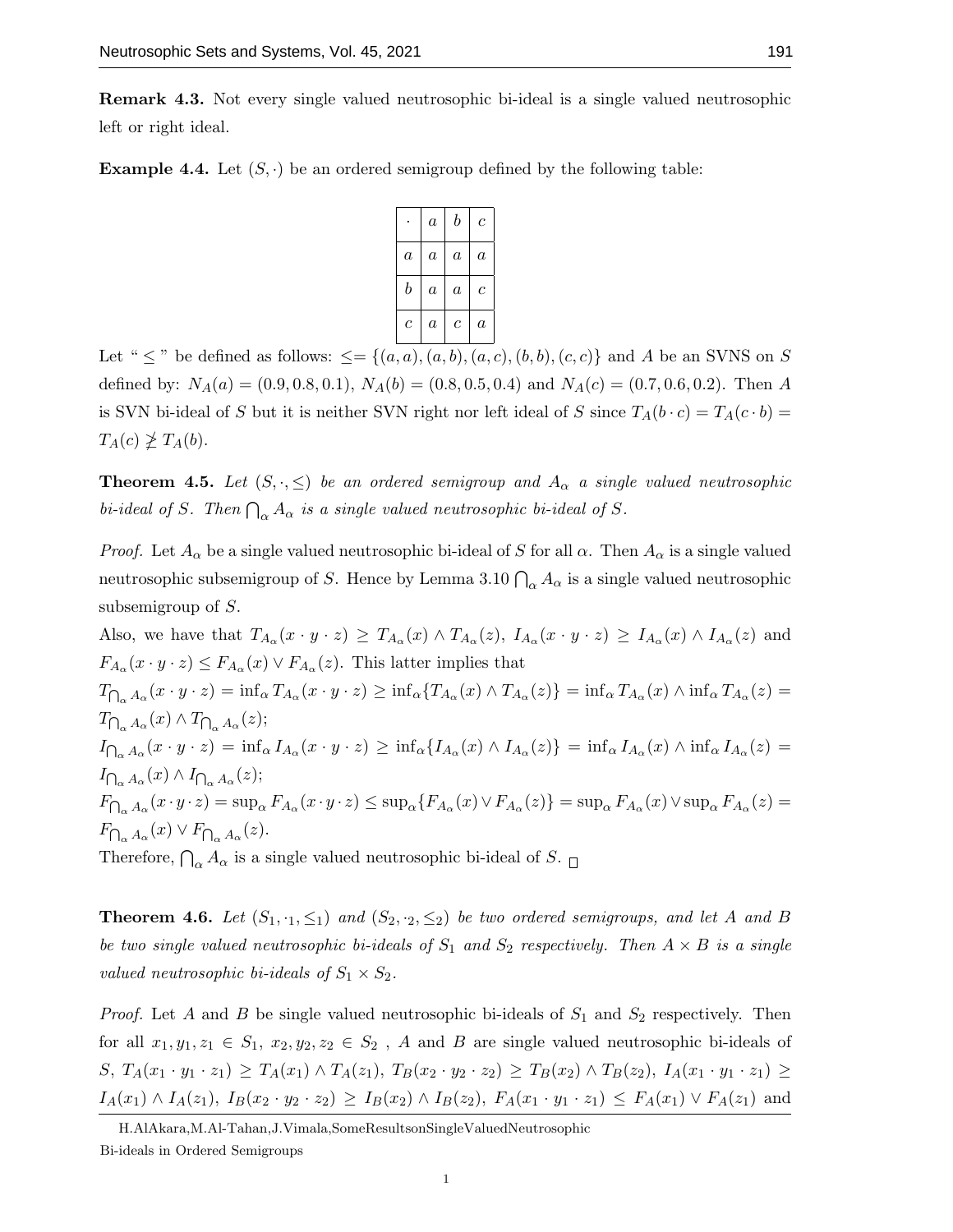$$
F_B(x_2 \cdot y_2 \cdot z_2) \le F_B(x_2) \vee F_B(z_2).
$$
  
\nSo, we get that  
\n
$$
T_{A \times B}((x_1, x_2).(y_1, y_2).(z_1, z_2)) = T_{A \times B}(x_1 \cdot y_1 \cdot z_1, x_2 \cdot y_2 \cdot z_2) = T_A(x_1 \cdot y_1 \cdot z_1) \wedge T_B(x_2 \cdot y_2 \cdot z_2) \ge
$$
  
\n
$$
T_A(x_1) \wedge T_A(z_1) \wedge T_B(x_2) \wedge T_B(z_2) = T_{A \times B}(x_1, x_2) \wedge T_{A \times B}(z_1, z_2);
$$
  
\n
$$
I_{A \times B}((x_1, x_2) \cdot (y_1, y_2). (z_1, z_2)) = I_{A \times B}(x_1 \cdot y_1 \cdot z_1, x_2 \cdot y_2 \cdot z_2) = I_A(x_1 \cdot y_1 \cdot z_1) \wedge I_B(x_2 \cdot y_2 \cdot z_2) \ge
$$
  
\n
$$
I_A(x_1) \wedge I_A(z_1) \wedge I_B(x_2) \wedge I_B(z_2) = I_{A \times B}(x_1, x_2) \wedge I_{A \times B}(z_1, z_2);
$$
  
\n
$$
F_{A \times B}((x_1, x_2). (y_1, y_2). (z_1, z_2)) = F_{A \times B}(x_1 \cdot y_1 \cdot z_1, x_2 \cdot y_2 \cdot z_2) = F_A(x_1 \cdot y_1] \cdot z_1) \vee F_B(x_2 \cdot y_2 \cdot z_2) \le
$$
  
\n
$$
F_A(x_1) \vee F_A(z_1) \vee F_B(x_2) \vee F_B(z_2) = F_{A \times B}(x_1, x_2) \vee F_{A \times B}(z_1, z_2).
$$
  
\nAnd as *A* and *B* are single valued neutroscopic subsemigroup of  $S_1$  and  $S_2$  respectively. Then  
\nby Theorem 3.19, we get that  $A \times B$  is a single valued neutroscopic subsemigroup of  $S_1 \times S_2$ .

**Example 4.7.** Let  $(S, \star)$  be the semigroup defined by the following table:

| 1              | $\overline{0}$ | $\mathbf 1$ | $\overline{2}$ |
|----------------|----------------|-------------|----------------|
| $\overline{2}$ | $\overline{0}$ | 1           | $\overline{2}$ |
|                |                |             |                |

and let "  $\leq$  " be defined as follows:  $\leq = \{(0,0), (0,1), (2, 2), (2, 1), (0, 2)\}.$  Then  $(S, \star, \leq)$  is an ordered semigroup. Let  $A$  be an SVNS on  $S$  defined by  $N_A$  as follows:

 $N_A(0) = (0.9, 0.3, 0.1), N_A(1) = (0.9, 0.2, 0.2) \text{ and } N_A(2) = (0.9, 0.2, 0.2).$ 

Then A is a single valued neutrosophic ideal of S since  $T_A(0 \star 0) = T_A(0) = 0.9 \geq T_A(0) \vee T_A(0) = 0.9;$  $T_A(0 \star 1) = T_A(0) = 0.9 > T_A(0) \vee T_A(1) = 0.9;$  $T_A(0 \star 2) = T_A(0) = 0.9 > T_A(0) \vee T_A(2) = 0.9;$  $T_A(1\star 0) = T_A(0) = 0.9 \geq T_A(1) \vee T_A(0) = 0.9;$  $T_A(1 \star 1) = T_A(1) = 0.9 \geq T_A(1) \vee T_A(1) = 0.9;$  $T_A(1 \star 2) = T_A(2) = 0.9 \geq T_A(1) \vee T_A(2) = 0.9;$  $T_A(2\star 0) = T_A(0) = 0.9 \geq T_A(2) \vee T_A(0) = 0.9;$  $T_A(2 \star 1) = T_A(1) = 0.9 \geq T_A(2) \vee T_A(1) = 0.9;$  $T_A(2 \star 2) = T_A(2) = 0.9 \geq T_A(2) \vee T_A(2) = 0.9;$  $I_A(0 \star 0) = T_A(0) = 0.3 \ge I_A(0) \vee I_A(0) = 0.3;$  $I_A(0 \star 1) = I_A(0) = 0.3 > I_A(0) \vee I_A(1) = 0.3;$  $I_A(0 \star 2) = I_A(0) = 0.3 \ge I_A(0) \vee T_A(2) = 0.3;$  $I_A(1 \star 0) = I_A(0) = 0.3 \ge I_A(1) \vee I_A(0) = 0.3;$  $I_A(1 \star 1) = I_A(1) = 0.2 \ge I_A(1) \vee I_A(1) = 0.2;$ 

H.AlAkara,M.Al-Tahan,J.Vimala,SomeResultsonSingleValuedNeutrosophic Bi-ideals in Ordered Semigroups

1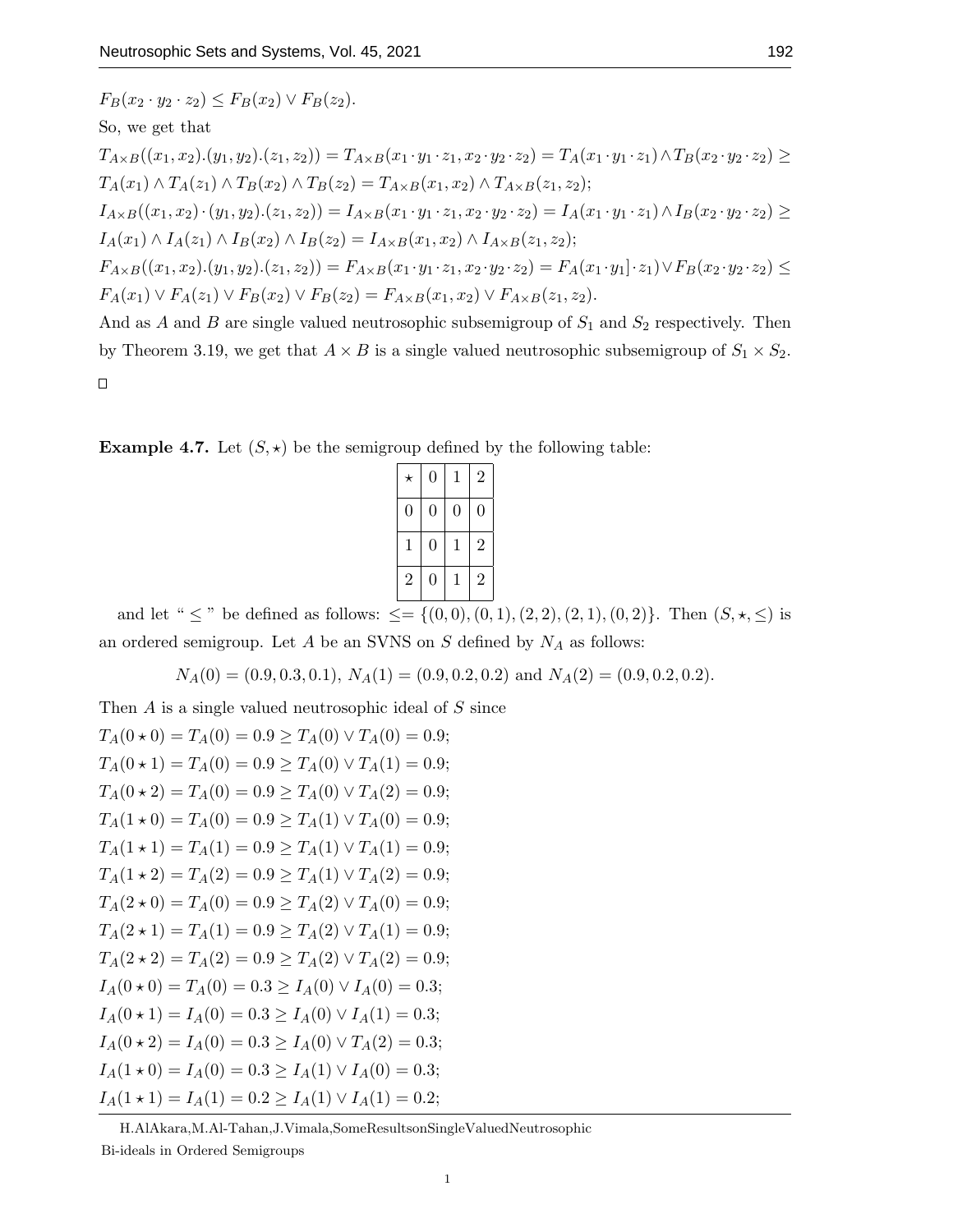$I_A(1 \star 2) = I_A(2) = 0.2 \ge I_A(1) \vee I_A(2) = 0.2;$  $I_A(2\star 0) = I_A(0) = 0.3 > I_A(2) \vee I_A(0) = 0.3;$  $I_A(2 \star 1) = I_A(1) = 0.2 > I_A(2) \vee I_A(1) = 0.2;$  $I_A(2 \star 2) = I_A(2) = 0.2 \ge I_A(2) \vee I_A(2) = 0.2;$  $F_A(0 \star 0) = F_A(0) = 0.1 \leq F_A(0) \wedge F_A(0) = 0.1;$  $F_A(0 \star 1) = F_A(0) = 0.1 \le F_A(0) \wedge F_A(1) = 0.1;$  $F_A(0 \star 2) = F_A(0) = 0.1 \leq F_A(0) \wedge F_A(2) = 0.1$ ;  $F_A(1 \star 0) = F_A(0) = 0.1 \leq F_A(1) \wedge F_A(0) = 0.1;$  $F_A(1 \star 1) = F_A(1) = 0.2 \leq F_A(1) \wedge F_A(1) = 0.2;$  $F_A(1 \star 2) = F_A(2) = 0.2 \leq F_A(1) \wedge F_A(2) = 0.2;$  $F_A(2 \star 0) = F_A(0) = 0.1 \leq T_A(2) \wedge F_A(0) = 0.2;$  $F_A(2 \star 1) = F_A(1) = 0.2 \leq F_A(2) \wedge F_A(1) = 0.2;$  $F_A(2 \star 2) = F_A(2) = 0.2 \leq F_A(2) \wedge F_A(2) = 0.2.$ 

Moreover,  $0 \leq 1 \leq 2$  implies that  $T_A(0) \geq T_A(1) \geq T_A(2)$ ,  $I_A(0) \geq I_A(1) \geq I_A(2)$  and  $F_A(0) \le F_A(1) \le F_A(2)$ .

Therefore, A is a single valued neutrosophic ideal of S.

**Example 4.8.** Let  $(S, \star, \leq)$  be the semigroup defined in Example 4.7 and B a single valued neutrosophic set over  $S$  defined by  $N_B$  as follows

$$
N_B(0) = (0.9, 0.2, 0.1), N_B(1) = (0.8, 0.1, 0.3)
$$
 and  $N_B(2) = (0.7, 0.1, 0.4).$ 

Then  $B$  is a single valued neutrosophic left ideal of  $S$  since

 $T_B(0 \star 0) = T_B(0) = 0.9 \ge T_B(0) = 0.9;$  $T_B(0 \star 1) = T_B(0) = 0.9 > T_B(1) = 0.8;$  $T_B(0 \star 2) = T_B(0) = 0.9 > T_B(2) = 0.7;$  $T_B(1\star 0) = T_B(0) = 0.9 > T_B(0) = 0.9;$  $T_B(1 \star 1) = T_B(1) = 0.8 > T_B(1) = 0.8;$  $T_B(1 \star 2) = T_B(2) = 0.7 \ge T_B(2) = 0.7;$  $T_B(2 \star 0) = T_B(0) = 0.9 \ge T_B(0) = 0.9;$  $T_B(2 \star 1) = T_B(1) = 0.8 \ge T_B(1) = 0.8;$  $T_B(2 \star 2) = T_B(2) = 0.7 \ge T_B(2) = 0.7;$  $I_B(0 \star 0) = T_B(0) = 0.2 \ge I_B(0) = 0.2;$  $I_B(0 \star 1) = I_B(0) = 0.2 \ge I_B(1) = 0.1;$  $I_B(0 \star 2) = I_B(0) = 0.2 > I_B(2) = 0.1;$  $I_B(1\star 0) = I_B(0) = 0.2 > I_B(0) = 0.2;$  $I_B(1 \star 1) = I_B(1) = 0.1 \ge I_B(1) = 0.1;$  $I_B(1 \star 2) = I_B(2) = 0.1 \ge I_B(2) = 0.1;$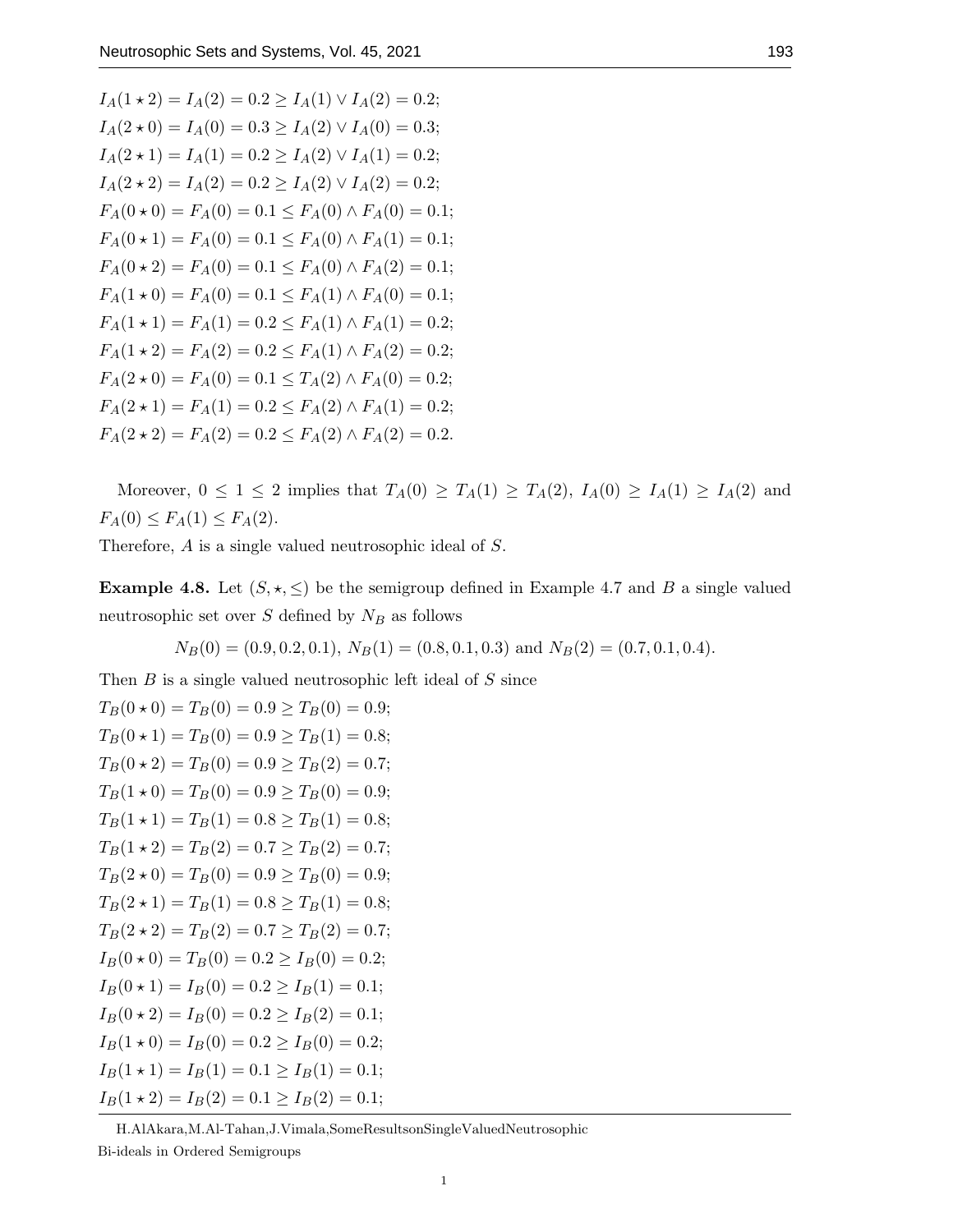$I_B(2 \star 0) = I_B(0) = 0.2 > I_B(0) = 0.2;$  $I_B(2 \star 1) = I_B(1) = 0.1 > I_B(1) = 0.1;$  $I_B(2 \star 2) = I_B(2) = 0.1 > I_B(2) = 0.1;$  $F_B(0 \star 0) = F_B(0) = 0.1 \leq F_B(0) = 0.1;$  $F_B(0 \star 1) = F_B(0) = 0.1 \leq F_B(1) = 0.3;$  $F_B(0 \star 2) = F_B(0) = 0.1 \leq F_B(2) = 0.4;$  $F_B(1 \star 0) = F_B(0) = 0.1 \le F_B(0) = 0.1;$  $F_B(1 \star 1) = F_B(1) = 0.3 \le F_B(1) = 0.3$ ;  $F_B(1 \star 2) = F_B(2) = 0.4 \leq F_B(2) = 0.4;$  $F_B(2 \star 0) = F_B(0) = 0.1 \leq F_B(0) = 0.1;$  $F_B(2 \star 1) = F_B(1) = 0.3 \le F_B(1) = 0.3;$  $F_B(2 \star 2) = F_B(2) = 0.4 \le F_B(2) = 0.4$ .

Moreover,  $0 \leq 1 \leq 2$  implies that  $T_B(0) \geq T_B(1) \geq T_B(2)$ ,  $I_B(0) \geq I_B(1) \geq I_B(2)$  and  $F_B(0) \le F_B(1) \le F_B(2)$ .

Moreover, since  $B$  is an SVN left ideal of  $S$ , it follows by Theorem 4.2 that  $B$  is a single valued neutrosophic bi-ideal of S.

**Example 4.9.** Let  $M_2(\mathbb{N})$  be the set of  $2 \times 2$  matrices (i.e.  $M_2(\mathbb{N}) = \{$  $\begin{pmatrix} a & b \\ c & d \end{pmatrix}$  $; a, b, c, d \in \mathbb{N}\}.$ And let A be an SVNS on  $M_2(N)$  defined by  $N_A$  as follows

$$
N_A(X) = \begin{cases} (0.8, 0.4, 0.2) & \text{if } X \in I; \\ (0.6, 0.3, 0.5) & \text{if } X \notin I. \end{cases}
$$

where  $I = \{$  $\begin{pmatrix} k & 0 \\ 0 & 0 \end{pmatrix}$  $; k \in \mathbb{N} \}.$ 

Then A is neither a single valued neutrosophic left ideal nor single valued neutrosophic right ideal of  $M_2(\mathbb{N})$ . Moreover, it is a single valued neutrosophic bi-ideal of  $M_2(\mathbb{N})$ .

*Proof.* First we show that A is neither a single valued neutrosophic right ideal nor a single valued neutrosophic left ideal of  $M_2(\mathbb{N})$ .

Let 
$$
X = \begin{pmatrix} 1 & 0 \ 0 & 0 \end{pmatrix} \in I
$$
 and  $Y = \begin{pmatrix} 2 & 2 \ 2 & 2 \end{pmatrix} \notin I$   
\nSo, we have,  $XY = \begin{pmatrix} 1 & 0 \ 0 & 0 \end{pmatrix} \cdot \begin{pmatrix} 2 & 2 \ 2 & 2 \end{pmatrix} = \begin{pmatrix} 2 & 2 \ 0 & 0 \end{pmatrix} \notin I$ .  
\nThen  $N_A(X.Y) = (0.6, 0.3, 0.5)$ . But  $T_A(X.Y) = 0.6 \ngeq T_A(X) = 0.8$ . So,  $A$  is not an SVM  
\nright ideal of  $M_2(\mathbb{N})$ .  
\nAlso we have,  $Y.X = \begin{pmatrix} 2 & 2 \ 2 & 2 \end{pmatrix} \cdot \begin{pmatrix} 1 & 0 \ 0 & 0 \end{pmatrix} = \begin{pmatrix} 2 & 0 \ 2 & 0 \end{pmatrix} \notin I$ .  
\nThen  $N_A(Y.X) = (0.6, 0.3, 0.5)$ . But  $T_A(Y.X) = 0.6 \ngeq T_A(X) = 0.8$ . So,  $A$  is not an SVM left

H.AlAkara,M.Al-Tahan,J.Vimala,SomeResultsonSingleValuedNeutrosophic Bi-ideals in Ordered Semigroups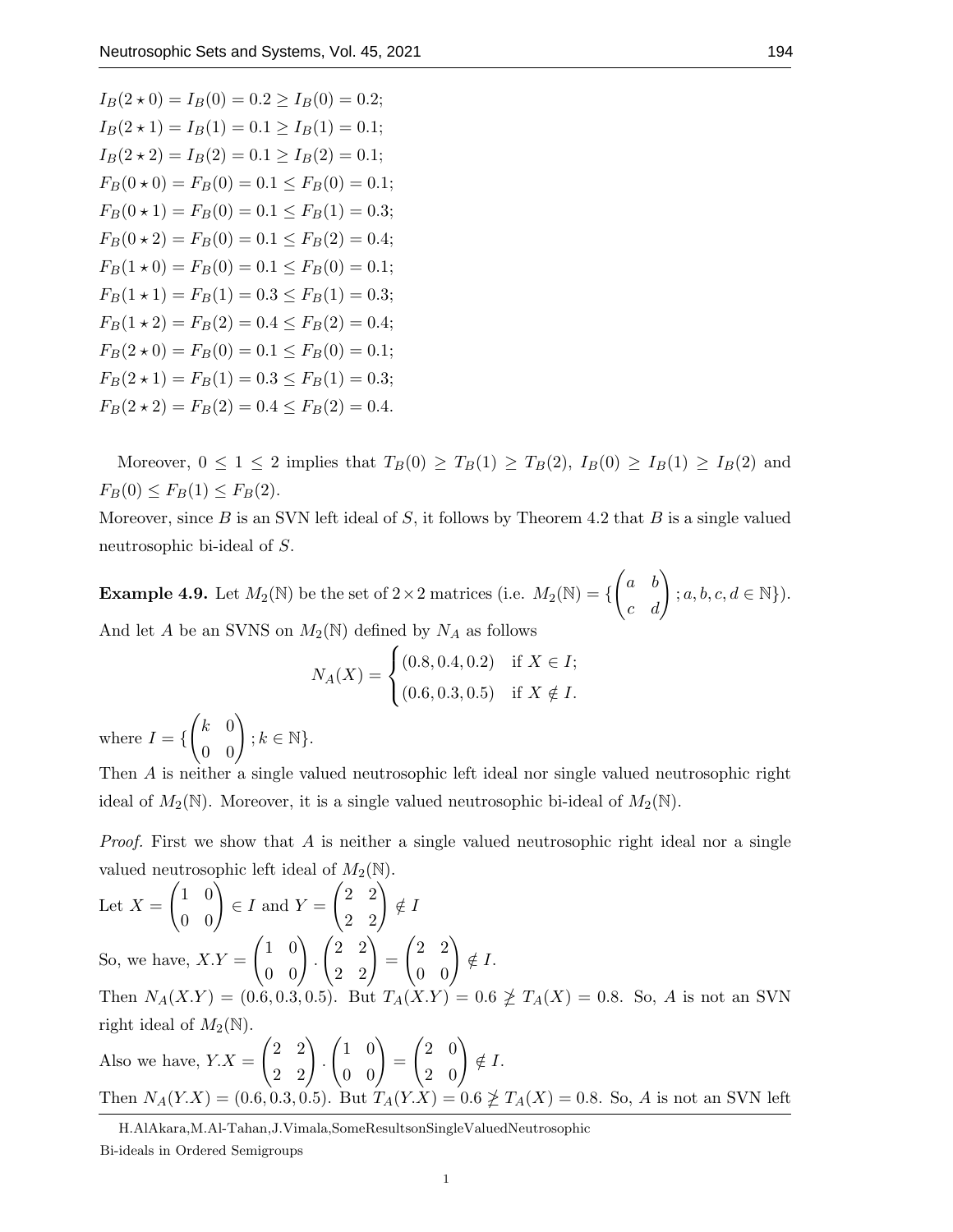ideal of  $M_2(\mathbb{N})$ .

Next, we show that A is a single valued neutrosophic subsemigroup of  $M_2(\mathbb{N})$ .

Let  $X, Y \in M_2(\mathbb{N})$ . We consider the following cases.

• Case  $X, Y \in I$ , then we have  $N_A(X) = N_A(Y) = (0.8, 0.4, 0.2)$ . Then  $X, Y \in I$ , then  $N_A(X,Y) = (0.8, 0.4, 0.2).$ 

So, easily we can see that,  $T_A(X.Y) = 0.8 \ge T_A(X) \wedge T_A(Y) = 0.8$ ,  $I_A(X.Y) = 0.4 \ge$  $I_A(X) \wedge I_A(Y) = 0.4$ ,  $F_A(X,Y) = 0.2 \le F_A(X) \vee F_A(Y) = 0.2$ , and if  $X \le Y$ , then  $T_A(X) = 0.8 \geq T_A(Y) = 0.8$ ,  $I_A(X) = 0.4 \geq I_A(Y) = 0.4$  and  $F_A(X) = 0.2 \leq$  $F_A(Y) = 0.2.$ 

- Case  $X, Y \notin I$ , then we have  $N_A(X) = N_A(Y) = (0.6, 0.3, 0.5)$ . So, easily we can see that,  $T_A(X.Y) \ge 0.6 = T_A(X) \wedge T_A(Y)$ ,  $I_A(X.Y) \ge 0.3 = I_A(X) \wedge I_A(Y)$ ,  $F_A(X.Y) \le$  $0.5 = F_A(X) \vee F_A(Y)$ .
- Case  $X \in I$ ,  $Y \notin I$ , then we have  $N_A(X) = (0.8, 0.4, 0.2)$  and  $N_A(Y) = (0.6, 0.3, 0.5)$ . So, easily we can see that,  $T_A(X,Y) \geq 0.6 = T_A(X) \wedge T_A(Y)$ ,  $I_A(X,Y) \geq 0.3 =$  $I_A(X) \wedge I_A(Y)$ ,  $F_A(X,Y) \leq 0.5 = F_A(X) \vee F_A(Y)$ .

Therefore, A is an SVN subsemigroup of  $M_2(\mathbb{N})$ .

Simple computations show that A is an SVN bi-ideal of  $M_2(\mathbb{N})$ .

## 5. Conclusion

This paper dealt with single valued neutrosophic sets in ordered semigroups where several concepts about single valued neutrosophic ideals and single valued neutrosophic bi-ideals were defined and studied with several examples. The results in this paper are generalization of fuzzy ideals (bi-ideals) in ordered semigroups.

For future research, it will be interesting to discuss single valued neutrosophic sets in other ordered algebraic structures.

## References

- [1] M. Al-Tahan, B. Davvaz and M. Parimla, A note on single valued neutrosophic sets in ordered groupoids, International Journal of Neutrosophic Science, 10(2) (2020), 73-83.
- [2] M. Al-Tahan, B. Davvaz, Some results on single valued neutrosophic (weak) polygroups, International Journal of Neutrosophic Science (IJNS), 2(1) (2020), 38-46.
- [3] M. Al-Tahan, B. Davvaz, On single valued neutrosophic sets and neutrosophic  $\aleph$ -structures: Applications on algebraic structures (hyperstructures), International Journal of Neutrosophic Science (IJNS), 3(2) (2020), 108-117.
- [4] M. Al-Tahan, F. Smarandache, B. Davvaz, Neutro Ordered Algebra: Applications to semigroups, Neutrosophic Sets and Systems, 39(2021), 133-147.
- [5] K.T. Atanassov, Intuitionistic fuzzy sets, Fuzzy sets and systems, 20(1) (1986), 87-96.